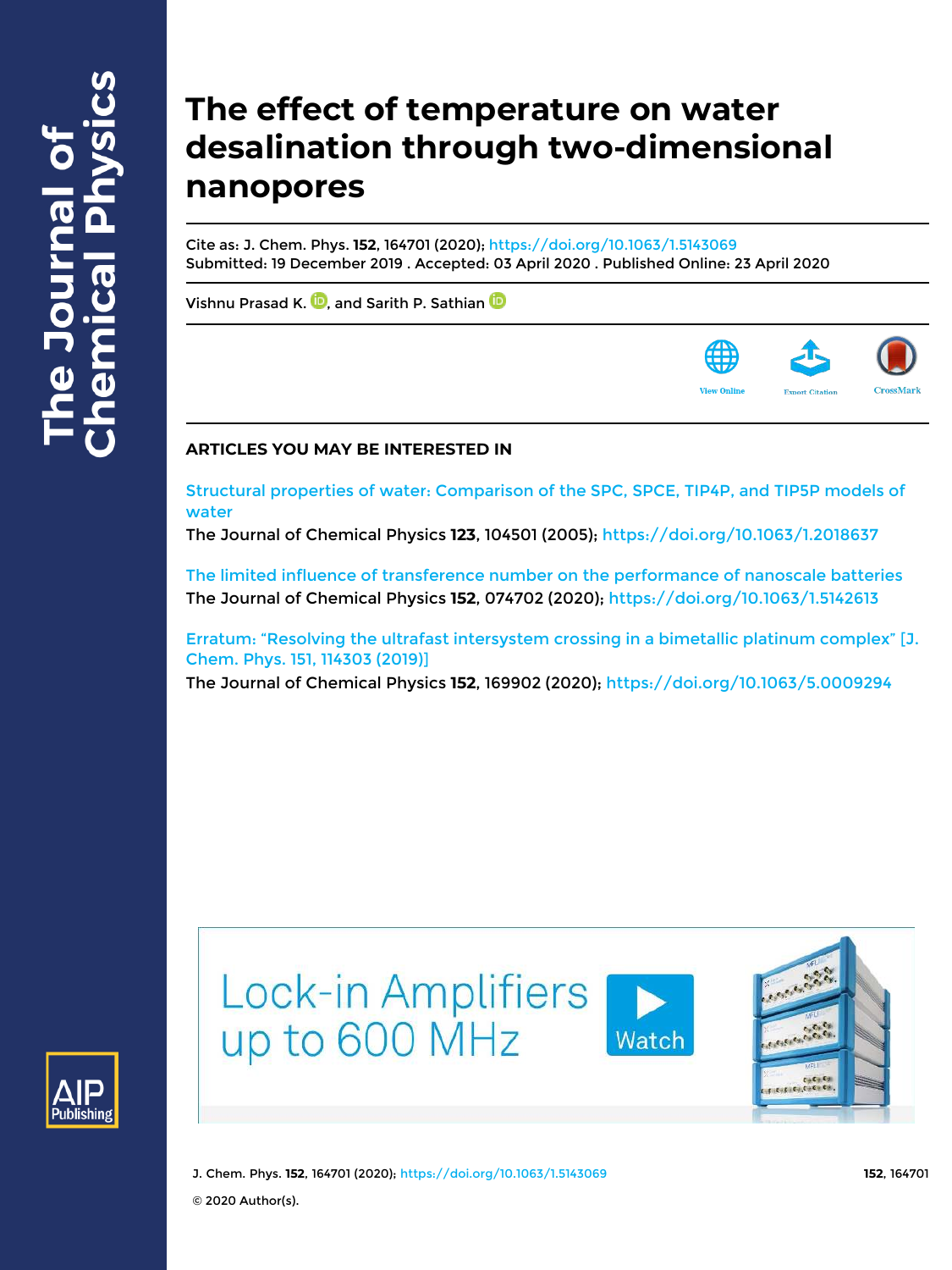# The effect of temperature on water desalination through two-dimensional nanopores

Cite as: J. Chem. Phys. **152**, 164701 (2020); doi: 10.1063/1.5143069 Submitted: 19 December 2019 • Accepted: 3 April 2020 • Published Online: 23 April 2020



Vishnu Prasad K. **D** and Sarith P. Sathian<sup>a)</sup> D

### AFFILIATIONS

Department of Applied Mechanics, Indian Institute of Technology Madras, Chennai, India

**a)**Author to whom correspondence should be addressed: sarith@iitm.ac.in

#### ABSTRACT

Two-dimensional (2D) materials such as graphene, molybdenum sulfide, and hexagonal boron nitride are widely studied for separation applications such as water desalination. Desalination across such 2D nanoporous membranes is largely influenced by the bulk transport properties of water, which are, in turn, sensitive to the operating temperature. However, there have been no studies on the effect of temperature on desalination through 2D nanopores. We investigated water desalination through hydrogen functionalized graphene nanopores of varying pore areas at temperatures 275.0 K, 300.0 K, 325.0 K, and 350.0 K. The water flux showed a direct relation with the diffusion coefficient and an inverse relation with the hydrogen-bond lifetime. As a direct consequence, the water flux was found to be related to the temperature as per the Arrhenius equation, similar to an activated process. The results from the present study improve the understanding on water and ion permeation across nanoporous 2D materials at different temperatures. Furthermore, the present investigation suggests a kinetic model, which can predict the water and ion permeation based on the characteristics of the nanopore.

Published under license by AIP Publishing. https://doi.org/10.1063/1.5143069.

### I. INTRODUCTION

Reverse osmosis (RO), a highly efficient membrane-based separation technique, accounts for more than half of the installed desalination capacity across the globe. $1,2$  RO also finds applications in food and beverage processing, separation of organic mixtures, and wastewater treatment.<sup>3</sup> In RO, the saline water is forced through a semi-permeable membrane under a pressure gradient to cause retention of ions at the membrane phase.<sup>3</sup> RO possesses immense modern relevance as seawater desalination is looked upon as a solution to the rising global water demand.<sup>2,4</sup> The energy efficiency of RO primarily depends upon the water permeation and the ion exclusion capacity of the membrane.<sup>5</sup> Advanced investigations show a vast scope for improving the state of the art RO systems by introducing novel membrane materials.<sup>6</sup>

Nanoporous two-dimensional (2D) materials such as graphene, hexagonal boron nitride (BN), and molybdenum sulfide  $(MoS<sub>2</sub>)$ show excellent water permeation characteristics as a result of their negligible thickness.<sup>8</sup> Early theoretical studies have demonstrated that nanoporous graphene is very effective as an RO membrane.<sup>9</sup> Experimental studies on graphene nanopores have also found water

permeation and ion filtration rates in agreement with the theoretical predictions.<sup>12,13</sup> Moreover, a range of studies have been conducted on graphene nanopores of different pore characteristics focusing on water permeation,  $14-17$  ion selectivity,  $18-21$  and desalination.  $22-29$ Furthermore, studies on  $BN^{30-33}$  and  $MoS<sub>2</sub><sup>34-36</sup>$  also show promising results with regard to desalination and molecular separation. Similar investigations are also carried out on other 2D materials such as carbon nitride  $(C_2N)$ ,<sup>37,38</sup> silicon carbide (SiC),<sup>39</sup> graphyne,<sup>40–42</sup> and other derivatives of graphene.<sup>4</sup>

Most above-mentioned studies have only examined the desalination performance at a constant temperature under varying pressure gradients. However, studies on conventional RO membranes have shown that the water and ion permeation rates are sensitive to the operating temperatures.<sup>44,45</sup> For example, studies on carbon nanotube (CNT) membranes by Liu and Patey $46,47$  showed that changes in the diffusion coefficient of the water resulting from varying temperatures can grossly influence the flow rates through CNTs. They also found that the flow through CNTs follows the Arrhenius equation, similar to an activated process. $46$  A later study by Kurupath et  $al<sup>48</sup>$  showed that the water permeation through graphene nanopores depends strongly on the diffusion coefficient of water. Furthermore,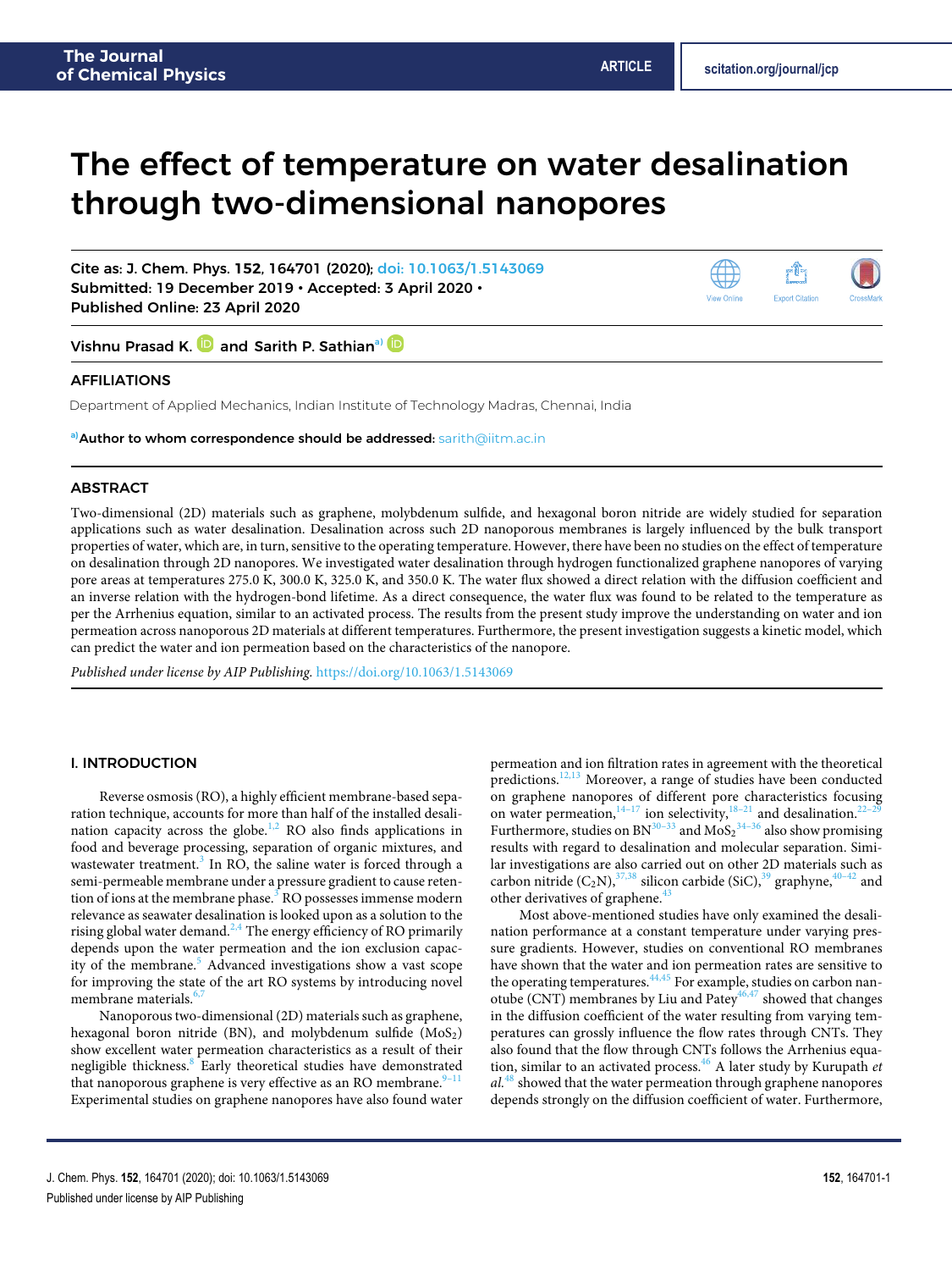they observed a clear correlation between the flow rates and the hydrogen-bond lifetime of water.<sup>41</sup>

As per the conventional solution-diffusion model of  $RO<sub>149</sub>$  the solute–solvent separation results from a difference in the diffusion coefficient and the membrane phase solubility between the solute (ion) and the solvent (water).<sup>50,51</sup> Hence, an increased operating temperature causes an increased ion osmotic pressure, which, in turn, demands an increased pressure gradient to sustain the permeation.<sup>52</sup> However, in 2D membranes, hydration, electrostatic, and steric mechanisms play a major role in solute–solvent separation.<sup>1</sup> Furthermore, the ion dehydration is found to influence the ion selectivity across 2D nanomembranes.<sup>20,21</sup> This indicates that in 2D membranes, an increased temperature could result in an increased water flux without compromising the ion rejection. Alternatively, a reduced operating temperature can inhibit the ion flux while allowing a significant water flux as observed in CNTs.<sup>47</sup> A recent study along these lines using polyamide (PA) thin-film composite membranes show that with an increase in temperature, the water flux increases, reaches a maximum, and decreases thereafter.<sup>53</sup> However, there have been no investigations so far that report similar results with regard to 2D nanopores.

Here, we investigate water desalination across three hydrogen functionalized nanopores of pore areas 17.6  $\AA^2$ , 37.7  $\AA^2$ , and 76.3  $\AA^2$ at temperatures 275.0 K, 300.0 K, 325.0 K, and 350.0 K. We consider two methods of heating the system, viz., heating the water and heating the nanoporous membrane. We use non-equilibrium molecular dynamics (NEMD) simulations to calculate the water and the ion flux through the membranes and equilibrium molecular dynamics (EMD) simulations to calculate the bulk transport properties. By comparing the flux with the transport properties obtained at different temperatures, we elucidate a kinetic relationship between the flux and the temperature.

#### II. METHODOLOGY

Hydrogen functionalized nanopores P1, P2, and P3 of pore areas  $(A_P)$  17.6  $\AA^2$ , 37.7  $\AA^2$ , and 76.3  $\AA^2$  were created on 30  $\times$  30  $\AA^2$ sized graphene sheets (see Fig. 1 and Fig. S1 of the supplementary material). These nanopores acted as membranes that separated the feed reservoir [60 Å long, containing 1786 water molecules and 17 sodium chloride (NaCl) molecules, corresponding to 0.5 M] from the permeate reservoir (30 Å long, containing 852 water molecules), as shown in Fig. 2. Plane graphene sheets at the ends acted as pistons that pressurized the reservoirs using external force. Additional

space was provided beyond the pistons (along the z-axis) to avoid interactions across the boundaries.

The TIP4P/2005 model<sup>54</sup> was used for simulating water, and the ion interactions were modeled using parameters optimized for the TIP4P/2005 model.<sup>55</sup> The intramolecular interactions of the nanopore were modeled using the AIREBO potential.  $\mathrm{^{56,57}}$  The crossinteraction parameters of the carbon atoms and the remaining atoms were calculated using the Lorentz–Berthelot (LB) mixing rule, employing the parameters for carbon from the AMBER forcefield.<sup>58,59</sup> The parameters of the functional hydrogen and the associated carbon were taken from the work of Müller-Plathe.<sup>60</sup> The remaining cross-interaction parameters were defined using the LB mixing rules (see Table S1 in the supplementary material). A cutoff of 12 Å was used for the Lennard-Jones (LJ) and the shortrange Coulombic interactions, and the Coulombic forces were corrected for long-range effects using the particle–particle–particle– mesh (PPPM) method.<sup>61</sup> The SHAKE algorithm<sup>62</sup> was used to keep the bonds and angles of the water rigid. Periodic boundary conditions (PBC) were applied in all the directions, and a time step of 1 fs was used. All simulations were carried out using the Large-Scale Atomic/Molecular Massively Parallel Simulator (LAMMPS) package.<sup>6</sup>

The energy of the nanoporous membrane was first minimized, keeping the water, ions, and the piston sheets static. The overall energy of the system was then minimized, removing the static constraints. The lateral forces on the piston sheets were neglected, and an axial force that creates 1 atm pressure in both the reservoirs was applied. The system was equilibrated under this condition for 1 ns during which one membrane atom was pinned to its initial position to ensure the positional stability of the membrane. In cases where the water was heated, the feed and permeate reservoirs were kept at the test temperature using the Nosè–Hoover thermostat  $(NVT)$ ,<sup>64</sup> and the membrane temperature was allowed to evolve as per the microcanonical ensemble (NVE). For the cases where the membrane was heated, the feed and permeate reservoirs were kept at 300 K, while the membrane was maintained at the test temperature. During the production run that lasted for 5 ns, the feed side pressure was raised to 200 MPa, keeping the permeate side pressure at the initial value (1 atm). In cases where the membrane was heated, the reservoirs were now decoupled from the thermostat and were merely time integrated. Five random trials were carried out for each nanopore– temperature combination, and the water and the ion permeation across the membrane was recorded every 100 fs.

The diffusion coefficient (D) and the hydrogen-bond lifetime (*τ*hb) were calculated using equilibrium molecular dynamics (EMD)



**FIG. 1**. The nanopores used in this study. Pores P1, P2, and P3 have areas 17.6  $\AA^2$ , 37.7  $\AA^2$ , and 76.3  $\AA^2$ , respectively.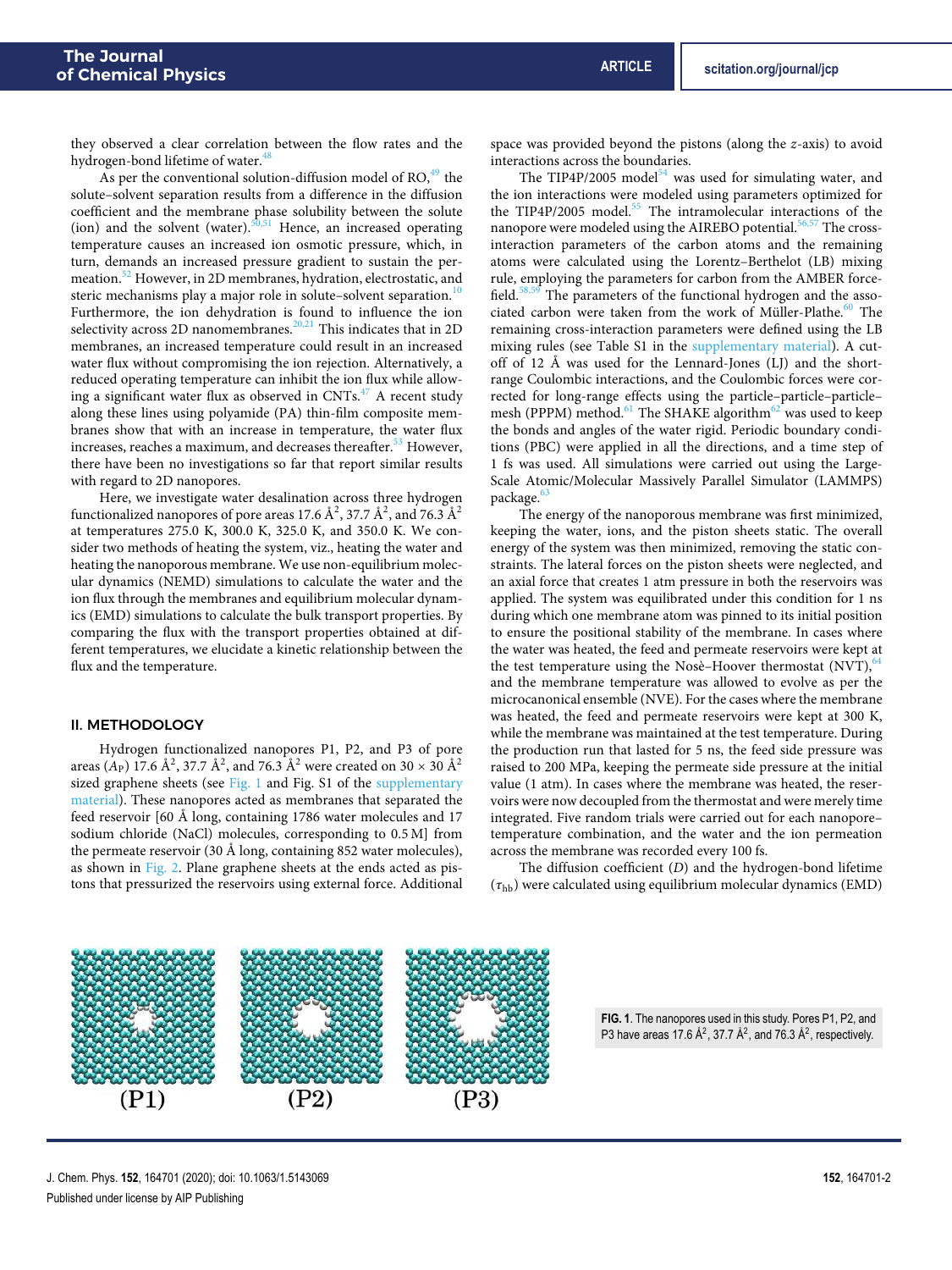

**FIG. 2**. Snapshot of the system used in this study. The yellow and pink balls represent the sodium (Na<sup>+</sup>) and chloride (Cl<sup>−</sup>) ions. The cyan sheet in the middle represents the nanopore/membrane. The blue fluid represents the water. The black sheets at the ends represent the piston graphene sheets used for pressurizing the reservoirs.

simulations on a water–ion mixture (1411 water molecules and 13 NaCl molecules, corresponding to 0.5 M). Here, after the initial minimization, the system was equilibrated for 1 ns at 1 atm pressure and the test temperature (NPT). The production run was then carried out for 1 ns at constant volume and temperature (NVT). The atomic trajectories were recorded every femtosecond, and the diffusion coefficient was calculated using the following equation:

$$
D = \frac{1}{2N_{\rm D}\tau(t_{\rm L}-t_{\rm F}-\tau)}\sum_{t_{\rm 0}=t_{\rm F}}^{t_{\rm 0}=t_{\rm L}-\tau}\frac{1}{N}\sum_{\rm i=1}^{\rm i=N}(r_{\rm i}\big(t_{\rm 0}+\tau\big)-r_{\rm i}\big(t_{\rm 0}\big)\big)^2,\qquad (1)
$$

where  $N_D$  is the number of dimensions (here 3),  $\tau$  is the time interval,  $t_F$  and  $t_L$  are the times corresponding to the first and last snapshots of the trajectory, N is the number of water molecules, and  $r_i(t)$ is the position vector of the i-th water molecule at time  $t$ . The limiting values of the diffusion coefficient at  $\tau$  = 50 ps, calculated from five 200 ps long sample trajectories, were averaged to obtain the final values.

The hydrogen-bond lifetime  $(\tau_{hb})$  was calculated from the hydrogen-bond auto-correlation function  $[C(t)]$  obtained from the EMD trajectories as per the following equation:

$$
C(t) = \left\{ \frac{\sum h_{ij}(t_0)h_{ij}(t_0 + t)}{\sum h_{ij}(t_0)^2} \right\}_{ij}.
$$
 (2)

Here,  $h_{ij}(t_0)$  represents the initial number of hydrogen bonds formed between the donor molecules (represented by the index i) and the acceptor molecules (represented by the index j).  $h_{ij}(t_0 + t)$  represents the number of hydrogen bonds that had survived between the initial donor-acceptor (ij) pairs after the time  $t^{65,66}$  Ten  $C(t)$  vs t curves were averaged, and the following equation [Eq.  $(3)$ ] was fitted to the resultant so that parameters  $A_1$ ,  $\tau_1$ , and  $\tau_2$  are obtained,<sup>4</sup>

$$
C_{\rm fit}(t) \approx A_1 e^{t/\tau_1} + (1 - A_1) e^{t/\tau_2}.
$$
 (3)

The hydrogen-bond lifetime  $(\tau)$  is then found by integrating Eq.  $(3)$ as follows: $6$ 

Hydrogen-bond lifetime 
$$
\tau_{\text{hb}} = \int_0^\infty C_{\text{fit}}(t)
$$
. (4)

The potential of mean force (PMF) calculations were carried out by coupling EMD simulations with the adaptive biasing forcing (ABF) algorithm. $67$  Up to 10 Å preceding, the nanopore was sampled up to 50 ns to ensure the convergence of the results. We have

followed the equations and other details of the PMF calculation as reported elsewhere.<sup>4</sup>

#### III. RESULTS AND DISCUSSION

Figure  $3(a)$  shows the number of water molecules  $(N_w)$  crossing the nanopore P2 ( $A_P = 37.7 \text{ Å}^2$ ) against time (t) at different temperatures (T). The dotted lines represent the cases where the membrane was heated. Plots for nanopores P1 ( $A<sub>P</sub> = 17.6$   $\AA$ <sup>2</sup>) and P3 ( $A_P$  = 76.3 Å<sup>2</sup>) are given in Figs. S<sub>2</sub> and S3 of the supplementary material. A maximum of 84% difference was observed in the water flux across the nanopore P1 when the temperature was varied from 275.0 K to 350.0 K. In cases where the water was heated, the number of water molecules crossing the membrane varied linearly with time. However, in cases where the membrane was heated, the variation between the number of water molecules crossing the membrane and time (indicative of the flux) was initially non-linear, especially at 350.0 K. This disparity arises from the delayed onset of thermal equilibrium between the water that was maintained at 300.0 K and the membrane that was maintained at 350.0 K until the onset of RO (see Fig. S4 of the supplementary material). After 2 ns of RO, the variation between the number of water molecules crossing the nanopore and time became independent of the heating method. The water flux  $(Q_w)$  (defined as the slope between  $N_w$  and t) and the ion flux  $(Q_i)$  through nanopore P2 are shown in Fig. 3(b). Irrespective of the heating method, an increased temperature caused



**FIG. 3**. (a) The number of water molecules crossing the nanopore (*N*w) against time (*t*). (b) The water flux (*Q*w) and the ion flux (*Q*<sup>i</sup> ) against temperature (*T*). The data are for nanopore P2 ( $A_P$  = 37.7  $\AA^2$ ). The dotted lines represent the cases where the membrane was heated.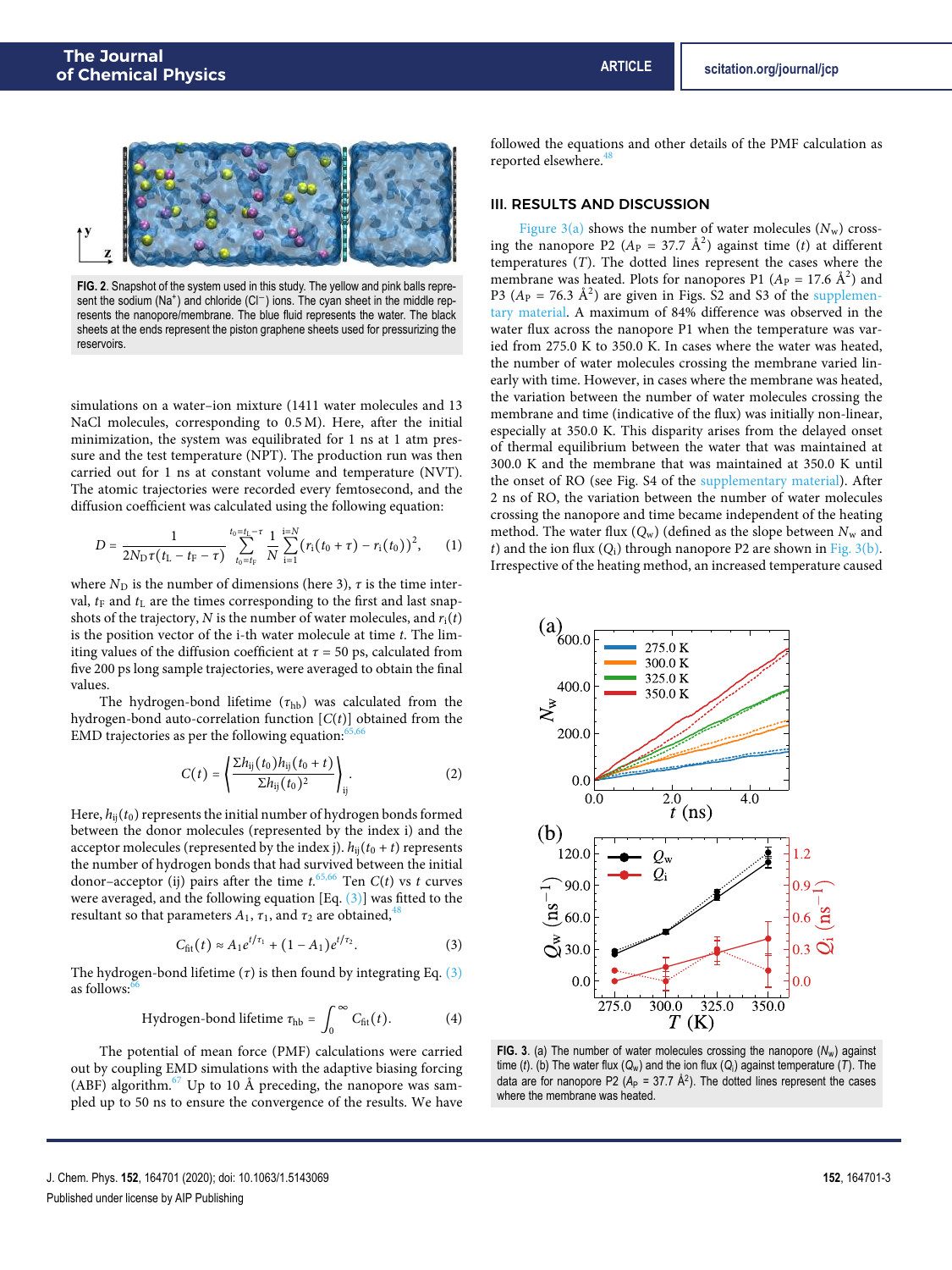

**FIG. 4**. (a) The water flux (*Q*w) and (b) the ion flux (*Q*<sup>i</sup> ) against the pore area  $(A_P)$  at different temperatures  $(T)$ . The dotted lines represent the cases where the membrane was heated.

an increased water and ion flux across all the nanomembranes and vice versa. Furthermore, the flux varied minimally between the cases of heating the water and heating the membrane. This indicates that thermally conductive 2D membranes (such as nanoporous graphene<sup>68</sup> or  $BN^{69}$ ) can be heated/cooled to regulate the water/ion permeation.

Figures  $4(a)$  and  $4(b)$  show the water flux  $(Q_w)$  and the ion flux  $(Q_i)$  against the pore area  $(A_P)$  at different temperatures  $(T)$ . An increase in the pore area resulted in an increased water and ion flux through the membrane, particularly at higher temperatures. There was zero ion permeation through the nanopore P1 ( $A<sub>P</sub> = 17.6$ )  $\AA^2$ ) at all the temperatures tested. However, higher temperatures resulted in a higher water permeation through P1. This confirms enhancement in water permeation through the membrane with an increase in temperature while retaining the original ion exclusion capacity. In nanopores P2 and P3, a reduced temperature resulted in a reduced ion flux, similar to the case of  $CNTs.<sup>47</sup>$  Table I shows the data corresponding to Figs.  $4(a)$  and  $4(b)$ . Table S2 and Fig. S5 of the supplementary material provide a comparison between the water flux obtained with previously reported values. The results obtained are in-line with the previous studies.<sup>9</sup>

Figure  $5(a)$  shows the variation of water flux through the nanopores ( $Q_w^{p_1}$ ,  $Q_w^{p_2}$ , and  $Q_w^{p_3}$ ) against the diffusion coefficient (D) obtained from EMD simulations. The dotted lines represent the cases where the membrane was heated. The flux showed a linear relationship with the diffusion coefficient for all the nanopores. The gradient between the flux and the diffusion coefficient was steeper in cases where the pore area was larger. The results are in agreement with the previously observed direct relationship between the water flux and the bulk diffusion coefficient in flow across nanoporous membranes.<sup>46,48</sup> Furthermore, the results are in-line with the previously reported diffusion coefficient values $71-75$  (see Table S3 and Fig. S6 of the supplementary material).

Figure  $5(b)$  shows the variation of water flux through the nanopores ( $Q_{\rm w}^{\rm P1}$ ,  $Q_{\rm w}^{\rm P2}$ , and  $Q_{\rm w}^{\rm P3}$ ) against the hydrogen-bond lifetime of water (*τ*hb) obtained from the EMD simulations (see Sec. II and Fig. S7 of the supplementary material). Contrary to the case of the diffusion coefficient, the flux showed an inverse relationship with the hydrogen-bond lifetime, i.e., the flux reduced as the

TABLE I. The water flux (Q<sub>w</sub>, ns<sup>−1</sup>) and the ion flux (Q<sub>i</sub>, ns<sup>−1</sup>) through the nanopores (area A<sub>P</sub>, Å<sup>2</sup>) at different temperatures (*T*, K). The values in parentheses indicate the standard error.

|                |        | Water heated |            | Membrane heated |            |  |
|----------------|--------|--------------|------------|-----------------|------------|--|
| $A_{P}$        | T      | $Q_{\rm w}$  | $Q_i$      | $Q_{\rm w}$     | $Q_i$      |  |
|                | 275.00 | 3.93(0.41)   | 0.00(0.00) | 4.30(0.66)      | 0.00(0.00) |  |
|                | 300.00 | 10.33(0.98)  | 0.00(0.00) | 8.90(1.02)      | 0.00(0.00) |  |
| 17.6 (pore P1) | 325.00 | 16.33(1.59)  | 0.00(0.00) | 18.40(1.88)     | 0.00(0.00) |  |
|                | 350.00 | 25.13(1.28)  | 0.00(0.00) | 27.50(1.73)     | 0.00(0.00) |  |
|                | 275.00 | 25.27(1.21)  | 0.00(0.00) | 28.30(2.27)     | 0.10(0.09) |  |
|                | 300.00 | 46.13(2.10)  | 0.13(0.09) | 46.50(3.07)     | 0.00(0.00) |  |
| 37.7 (pore P2) | 325.00 | 78.53(2.43)  | 0.27(0.11) | 84.10(2.91)     | 0.30(0.14) |  |
|                | 350.00 | 111.93(5.31) | 0.40(0.16) | 121.00(3.15)    | 0.10(0.09) |  |
|                | 275.00 | 82.40(3.09)  | 0.53(0.16) | 81.60(4.21)     | 0.80(0.19) |  |
|                | 300.00 | 162.40(5.13) | 1.07(0.18) | 162.70(6.30)    | 1.70(0.25) |  |
| 76.3 (pore P3) | 325.00 | 261.33(6.49) | 2.47(0.25) | 283.70(8.35)    | 2.40(0.29) |  |
|                | 350.00 | 390.07(8.58) | 2.93(0.46) | 386.60(11.43)   | 3.90(0.57) |  |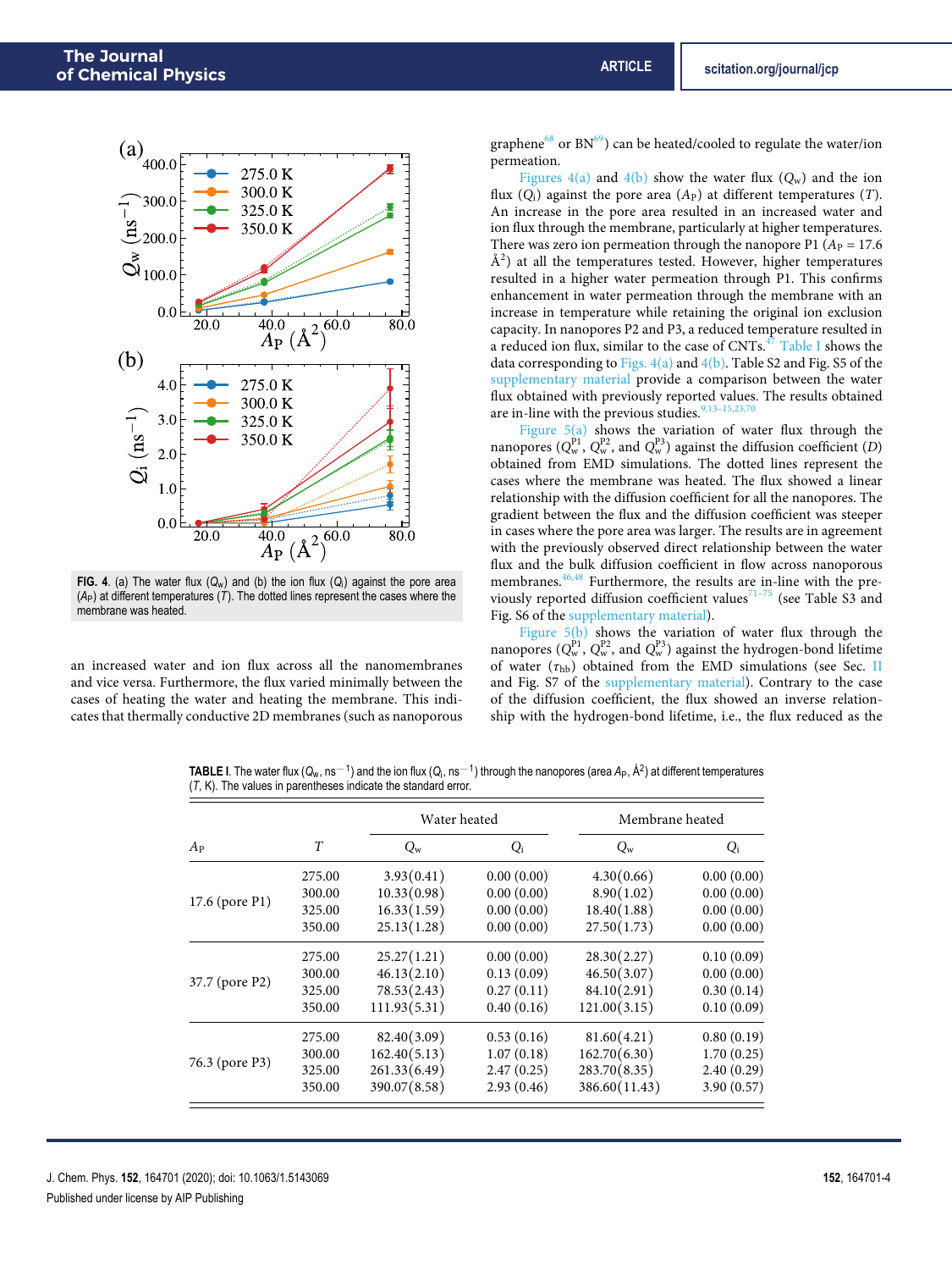

**FIG.** 5. The variation of water flux through the nanopores  $(Q_w^{p_1}, Q_w^{p_2},$  and  $Q_w^{p_3}$ ) against (a) the diffusion coefficient (*D*) and (b) the hydrogen-bond lifetime (*τ*hb) at different temperatures. The dotted lines represent the cases where the membrane was heated. The diffusion coefficient and the hydrogen-bond lifetime were obtained from the EMD simulations. The red vertical lines are labels to indicate the temperature at each data point.

hydrogen-bond lifetime increased. The results are in agreement with previous studies, where the hydrogen-bond lifetime and the flux were found to show an inverse relationship with each other. $48$ Table II shows the values corresponding to Figs.  $5(a)$  and  $5(b)$ .

From Fig. 5(a), the water permeation through any nanopore P can be approximated in terms of the diffusion coefficient as follows:

$$
Q_{\rm w}^{\rm P} = C_1^{\rm P} + C_2^{\rm P} (D)^{n_{\rm P}}, \tag{5}
$$

where  $C_1^P$ ,  $C_2^P$ , and  $n_P$  are the constants specific to nanopore P. Furthermore, from Fig.  $5(b)$ , the water permeation can be written in

**TABLE II**. The water flux through the nanopores  $(Q_w^{\text{p}_1}, Q_w^{\text{p}_2}, \text{ and } Q_w^{\text{p}_3}, \text{ns}^{-1})$ , the diffusion coefficient ( $D \times 10^{-5}$  cm<sup>2</sup> s<sup>-1</sup>), and the hydrogen-bond lifetime ( $\tau_{\text{hb}}$ , ps) at different temperatures (*T*, K). The values in parentheses indicate the standard error.

| T | $O_{\rm w}^{\rm P1}$  | $Q_{\rm w}^{\rm P2}$ | $Q_{\rm w}^{\rm P3}$ | D         | $\tau_{\rm hb}$ |
|---|-----------------------|----------------------|----------------------|-----------|-----------------|
|   | $275.00$ $3.93(0.41)$ | 25.27(1.21)          | 82.40(3.09)          |           | 1.07 0.62       |
|   | 300.00 10.33(0.98)    | 46.13(2.10)          | 162.40(5.13)         | 2.14 0.40 |                 |
|   | 325.00 16.33(1.59)    | 78.53(2.43)          | 261.33(6.49)         | 3.56 0.29 |                 |
|   | 350.00 25.13(1.28)    | 111.93(5.31)         | 390.07(8.58)         |           | 5.09 0.22       |

terms of the hydrogen-bond lifetime as

$$
Q_w^P = C_3^P / (\tau_{hb})^{m_P}, \qquad (6)
$$

where  $C_3^{\rm P}$  and  $m_{\rm P}$  are the constants specific to nanopore P.

To understand the interplay between the bulk transport properties and the flux, the logarithm of the diffusion coefficient  $[\ln(D)]$ and hydrogen-bond lifetime  $[\ln(\tau_{hb})]$  was plotted against the inverse of temperature  $(1/T)$ , as shown in Fig. 6. The dashed lines represent the fitting curves. The logarithm of the diffusion coefficient showed a linearly decreasing relationship with the inverse of temperature, in conformance with previous studies. $46$  On the other hand, the hydrogen-bond lifetime showed a linearly increasing relationship with the inverse of temperature.

The diffusion coefficient–temperature relationship shown in Fig. 6 can be approximated using an Arrhenius formulation as follows:  $46,7$ 

$$
\ln(D) = C_4' - \frac{C_5}{T}.\tag{7}
$$

Assuming that  $C_4' = \ln(C_4)$ , the above equation can be rewritten as

$$
D=C_4e^{(-C_5/T)},\t\t(8)
$$

where,  $C_4$ ,  $C_4$ , and  $C_5$  are the constants. It should be noted that when the temperature range lies largely below 290 K, the Speedy–Angel (SA) or the Vogel–Fulcher–Tamann (VFT) formulations should be used to describe the diffusivity-temperature relation.<sup>76</sup> However, in the present study, the diffusivity–temperature relation can be assumed to follow Eq. (8) since the percentage average absolute deviation [%AAD; see Eq. (1) of the supplementary material for details]<sup>76</sup> between the fitted curve and the original data is less than 5%. From Fig. 6, the hydrogen-bond lifetime and the temperature can also be related as

$$
\ln(\tau_{\rm hb}) = C'_6 + \frac{C_7}{T}.
$$
 (9)

Assuming that  $C'_6 = \ln(C_6)$ , the above equation can also be rewritten as



**FIG. 6**. Logarithmic variation of the diffusion coefficient (*D*) and the hydrogen-bond lifetime ( $\tau_{\text{hb}}$ ) against the inverse of temperature (1/*T*). The dashed lines represent the fitting curves. The diffusion coefficient and the hydrogen-bond lifetime were obtained from the EMD simulations.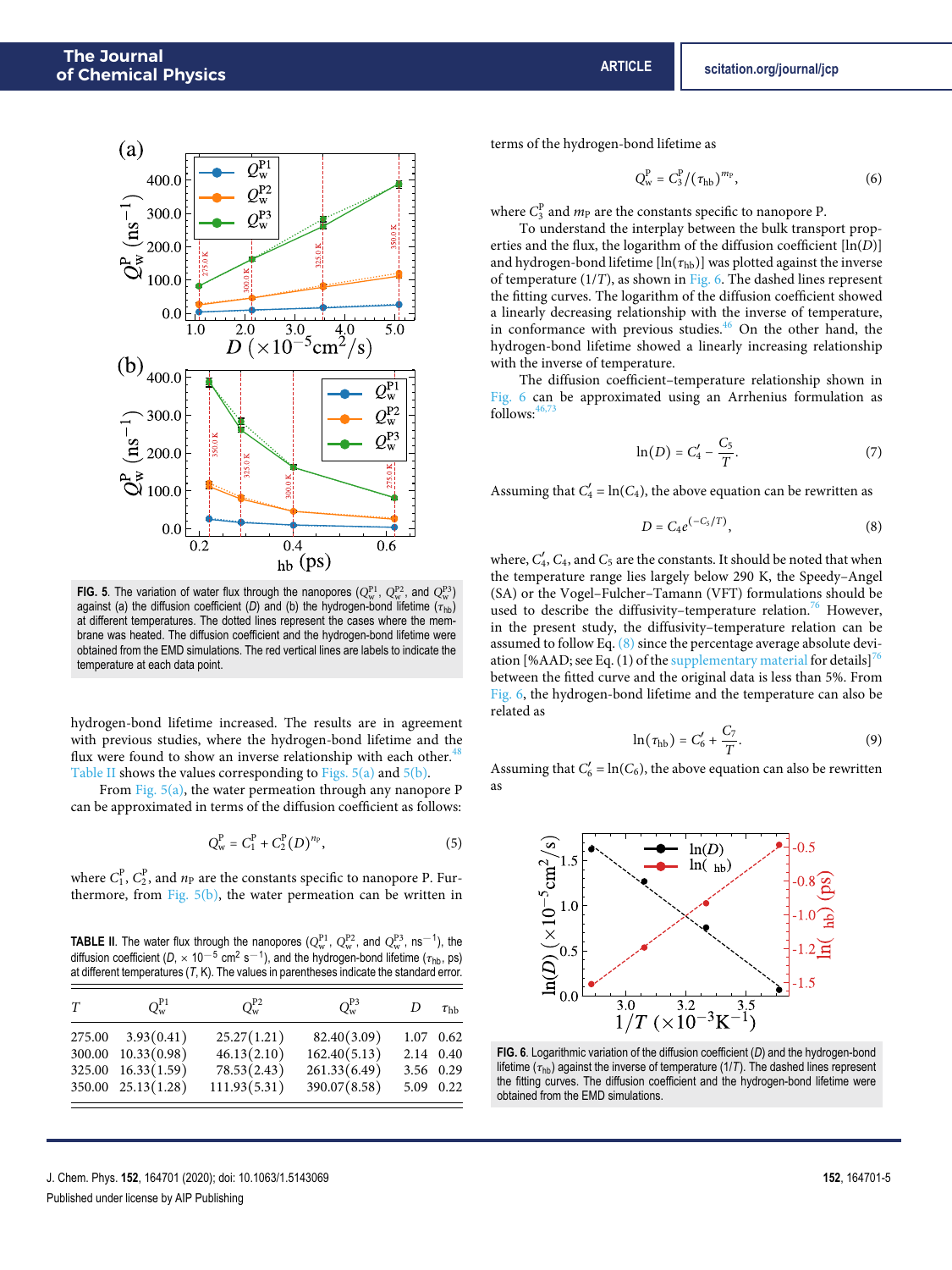

**FIG. 7**. (a) The logarithmic variation of water flux (*Q*w) and ion flux (*Q*<sup>i</sup> ) through the nanopores (P1, P2, and P3) against the inverse of temperature (1/*T*). The dashed lines represent the fitting curves obtained using different methods. (b) The variation of Arrhenius activation energy (*E*a) and the pre-exponential factor (*A*) against the pore area (A<sub>P</sub>). The color intensities represent the data obtained using different fitting methods. The dotted lines represent the data corresponding to ion permeation.

$$
\tau_{\rm hb} = C_6 e^{(C_7/T)},\tag{10}
$$

where  $C'_6$ ,  $C_6$ , and  $C_7$  are the constants.

From Eq. (5),  $C_1^P = 0$  (since  $D = 0$  implies that  $Q_w^P = 0$ ). Hence, combining Eqs.  $(5)$  and  $(8)$ , we get

$$
Q_{\rm w}^{\rm P} = C_2^{\rm P} (C_4)^{n_{\rm P}} e^{(-n_{\rm P} C_5/T)}.
$$
 (11)

Similarly, combining Eqs.  $(6)$  and  $(10)$ , we get

$$
Q_w^P = \frac{C_3^P}{(C_6)^{m_P}} e^{(-m_P C_7/T)}.
$$
 (12)

Both Eqs. (11) and (12) can be rewritten as an Arrhenius-like equation as follows:

$$
Q_w^P = k_1^P e^{(-k_2^P/T)}.
$$
 (13)

Here,  $k_1^{\text{p}}$  is equal to  $C_2^{\text{p}}(C_4)^{n_{\text{p}}}$  or  $\frac{C_3^{\text{p}}}{(C_6)^{m_{\text{p}}}}$  and  $k_2^{\text{p}}$  is equal to  $n_{\text{P}}C_5$  or  $m_P C_7$ . Furthermore, taking logarithm on both sides, Eq. (13) can be modified as

$$
\ln(Q_w^P) = \ln(A) - \frac{E_a}{RT},\tag{14}
$$

where A is the pre-exponential factor, which is equal to  $k_1^P$ ,  $E_a$  is the Arrhenius activation energy, which is equal to  $k_2^p R$ , and R is the universal gas constant. This indicates that the flow through 2D nanopores behaves like an activated process, similar to the flow through CNTs.<sup>9</sup>

To understand the activated behavior of water flow through the nanopores, the logarithm of the water/ion flux  $[\ln(Q_{\sf w/i}^{\rm P})]$  was plotted against the inverse of temperature  $(1/T)$ , as shown in Fig. 7(a). The dashed lines represent the fitting curves that were obtained using three different methods, namely, Direct, From-D, and From*τ*hb. The fitting curves labeled Direct were obtained by fitting the flux and temperature data directly to Eq.  $(13)$ . For obtaining the fitting curves labeled From-D, first, the parameters  $C_2^P$  and  $n_P$  from Eq. (5) (see Fig. S9 of the supplementary material) and  $C_4^P$  and  $C_5^P$ from Eq. (8) were found. These parameters were then used to find  $k_1^P$  and  $\hat{k}_2^P$  as per Eq. (13), and the curves were obtained. A similar procedure is used for the curves labeled From-*τ*hb, except that the parameters  $C_3^P$ ,  $m_P$  (see Fig. S8 of the supplementary material),  $C_6$ , and  $C_7$  from Eqs. (6) and (10) were used to determine  $k_1^P$  and  $k_{2}^{\mathrm{P}}$ . Table III provides the fitting parameters obtained from different methods. The Direct method alone was used to find the fitting curves for ion permeation data.

Except for nanopore P1, the fitting curves obtained using different methods showed minimal variation among each other. However, the parameter  $k_1^{\rm p}$  (equal to the pre-exponential factor, A) obtained using different fitting methods showed variation to some extent. This has occurred due to the cumulation of fitting errors in From-D and From-*τ*hb methods since two stages of fitting are done in these methods to obtain the final curve. Table IV provides the %AAD of the different fitting curves for the temperature–flux variation [given in Fig. 7(a)].

**TABLE III**. The fitting parameters obtained using different methods.  $k_1^P$  is expressed in ×10<sup>4</sup> ns<sup>-1</sup>, and  $k_2^P$  is expressed in ×10<sup>3</sup> K. C<sub>2</sub><sup>P</sup> is expressed in (×10<sup>-5</sup>cm<sup>2</sup>/s)<sup>np</sup> ns<sup>-1</sup>, and C<sub>3</sub><sup>P</sup> is expressed in (ps)<sup>mp</sup> ns<sup>-1</sup>. *n*<sub>P</sub> and *m*<sub>P</sub> have arbitrary units. The fitting parameters obtained from Eqs. (8) and (10) are as follows:  $C_4 = 1649.60 \times 10^{-5}$  cm<sup>2</sup>/s,  $C_5 = 2.01 \times 10^3$  K,  $C_6 = 5.05 \times 10^{-3}$  ps, and  $C_7 = 1.32 \times 10^3$  K.

| Direct         |               |               |         | $From-D$    |               |               |         | From- $\tau_{\rm hb}$ |       |               |
|----------------|---------------|---------------|---------|-------------|---------------|---------------|---------|-----------------------|-------|---------------|
| Pore           | $k_1^{\rm P}$ | $k_2^{\rm P}$ | $C_2^P$ | $n_{\rm P}$ | $k_1^{\rm P}$ | $k_2^{\rm P}$ | $C_3^P$ | $m_{\rm P}$           |       | $k_2^{\rm P}$ |
| P <sub>1</sub> | 2.18          | 2.34          | 4.10    | 1.11        | 1.54          | 2.23          | 2.19    | 1.62                  | 1.14  | 2.13          |
| P <sub>2</sub> | 2.88          | 1.93          | 22.32   | 0.99        | 3.42          | 1.99          | 12.66   | 1.45                  | 2.67  | 1.91          |
| P <sub>3</sub> | 11.74         | 1.99          | 73.79   | 1.02        | 13.89         | 2.04          | 41.17   | 1.49                  | 10.83 | 1.96          |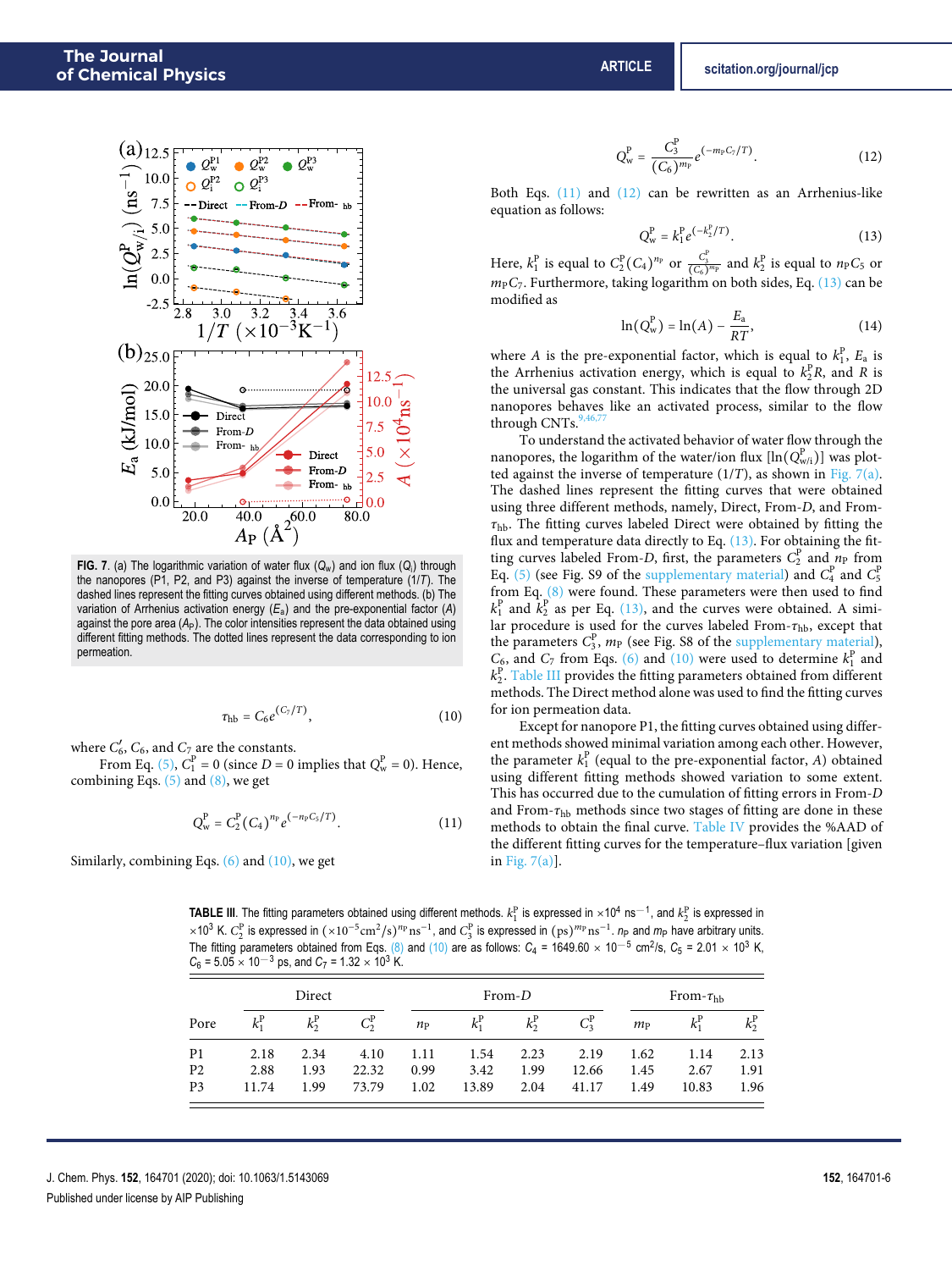| <b>TABLE IV.</b> The %AAD obtained between the fitted curves and the data points of |  |  |  |  |  |  |
|-------------------------------------------------------------------------------------|--|--|--|--|--|--|
| temperature–flux variation [Fig. $7(a)$ ] using different fitting methods.          |  |  |  |  |  |  |

| Method \Nanopore  | P1   | P <sub>2</sub> | P3   |  |
|-------------------|------|----------------|------|--|
| Direct            | 4.16 | 0.51           | 0.55 |  |
| From-D            | 4.81 | 0.70           | 0.50 |  |
| From- $\tau_{hh}$ | 5.37 | 0.60           | 0.58 |  |

The Direct method showed the least %AAD among all the methods. However, for nanopore P3, the %AAD obtained using the from-D method was slightly lower than the Direct method. The %AAD was found to be higher for nanopore P1 when compared to nanopores P2 and P3. This is because water permeation through P1 at lower temperatures (300.0 K and 275.0 K) deviates from the Arrhenius formulation [see Fig. 7(a)]. However, since the water flux through such a small nanopore at lower temperatures is highly inconsistent, a more extensive study is needed to establish this understanding.<sup>77</sup> Nevertheless, the parameters obtained using the Direct method can be used to characterize desalination through the nanopores as their maximum %AAD is below 5%.

Across the nanopores, the fitting curves showed similar slopes, indicating a minimal variation in Arrhenius activation energy among the pores [Fig.  $7(a)$ ]. However, the intercepts of the curves that are indicative of the pre-exponential factor varied widely among the nanopores. Similar trends were also observed for the ion flux. Ion permeation events did not occur for nanopore P1, and for pore P2, they occurred below 300 K (see Table I), and hence, the data are not shown in this figure.

Figure 7(b) shows the Arrhenius activation energy  $(E_a)$  and the pre-exponential factor (A) obtained using different fitting methods against the area of the nanopores  $(A<sub>P</sub>)$ . In all the cases, the activation energy of nanopores was similar except for pore P1, which had slightly larger activation energy compared to pores P2 and P3. On the other hand, the pre-exponential factor (A) obtained increased monotonously with the pore area, showing large variation between the pores P1 and P3 compared to the difference between pores P1 and P2. As mentioned earlier, the pre-exponential factors (the same as  $k_1^{\rm P}$ ) obtained using different fitting methods varied to some extent due to the difference in how the parameters are derived in each method. Table S4 of the supplementary material shows the data corresponding to Fig. 7(b).

The Arrhenius activation energy is indicative of the barrier that water molecules have to overcome to cross the nanopore. Hence, it is expected that the Arrhenius activation energy and the free energy barrier calculated from PMF profiles would follow a similar trend with varying pore area (see Fig. 8). As per the classical Arrhenius formulation, the pre-exponential factor is defined as the frequency of molecular collisions with the required energy and orientation during a reaction.<sup>78</sup> In the case of nanoporous membranes, this may be assumed as the attempt rate of molecules to cross the nanopore.<sup>9</sup> We infer the pre-exponential factor to be primarily dependent on the pore occupancy, the structure of water inside the nanopore, and the energy of the water/ion molecules. However, the quantification of the pre-exponential factor requires a further study.



**FIG. 8**. The free energy barrier obtained from PMF calculations (ΔG<sub>PMF</sub>) against the pore area  $(A_P)$  at various temperatures. The black dashed line represents the Arrhenius activation energy (*E*a) obtained using the Direct method.

Figure 8 shows the free energy barrier experienced by the water  $(\Delta G_{\text{PMF}})$  against the pore area  $(A_P)$  at different temperatures  $(T)$ . The free energy barrier was found by subtracting the minimum energy from the maximum energy of the PMF profile ahead of the nanopore (see Fig. S9 of the supplementary material). The black dashed line represents the Arrhenius activation energy  $(E_a)$  obtained using the Direct method. The variation of the free energy barrier was similar across the temperatures considered. The Arrhenius activation energy also showed a similar trend though their values were higher than the free energy barriers obtained from the PMF calculations. The Arrhenius activation energy and the pre-exponential factor can be related to the Gibbs activation energy ( $\Delta \vec{G}^{\dagger}$ ) as per the transition state theory  $(TST)$ .<sup>79</sup> The Gibbs activation energy  $(\Delta G^{\pm})$ , in turn, can be related to the PMF energy barrier  $(\Delta G_{\rm PMF})$ .80 However, the application of TST to establish a relationship between the empirically derived Arrhenius parameters and the PMF energy barrier requires more extensive studies. Meanwhile, the Arrhenius framework may be utilized in experimental methods for quantifying performance scale-up. $7$ 

#### IV. CONCLUSIONS

We studied the effect of temperature on water desalination through hydrogen functionalized graphene nanopores. We used three nanopores of areas 17.6, 37.7, and 76.3  $\AA$ <sup>2</sup> and the temperatures 275.0 K, 300.0 K, 325.0 K, and 350.0 K in this study. Furthermore, for each nanopore–temperature combination, the calculations were carried out using two distinct heating methods, viz., heating the water and heating the nanoporous membrane. Among the nanopores that we studied, a maximum of 84% difference in flux was observed across the nanopore P1 when the temperature was varied from 275.0 K to 350.0 K. There was minimal difference in the flux between the cases where the water was heated and the membrane was heated. Furthermore, the flux was found to be related directly with the diffusion coefficient and inversely with the hydrogen-bond lifetime. Our results suggest an Arrhenius-like relationship between the flux and the operating temperature by which the flux through a nanopore can be defined in terms of the activation energy across the pore and a pre-exponential factor. The activation energies obtained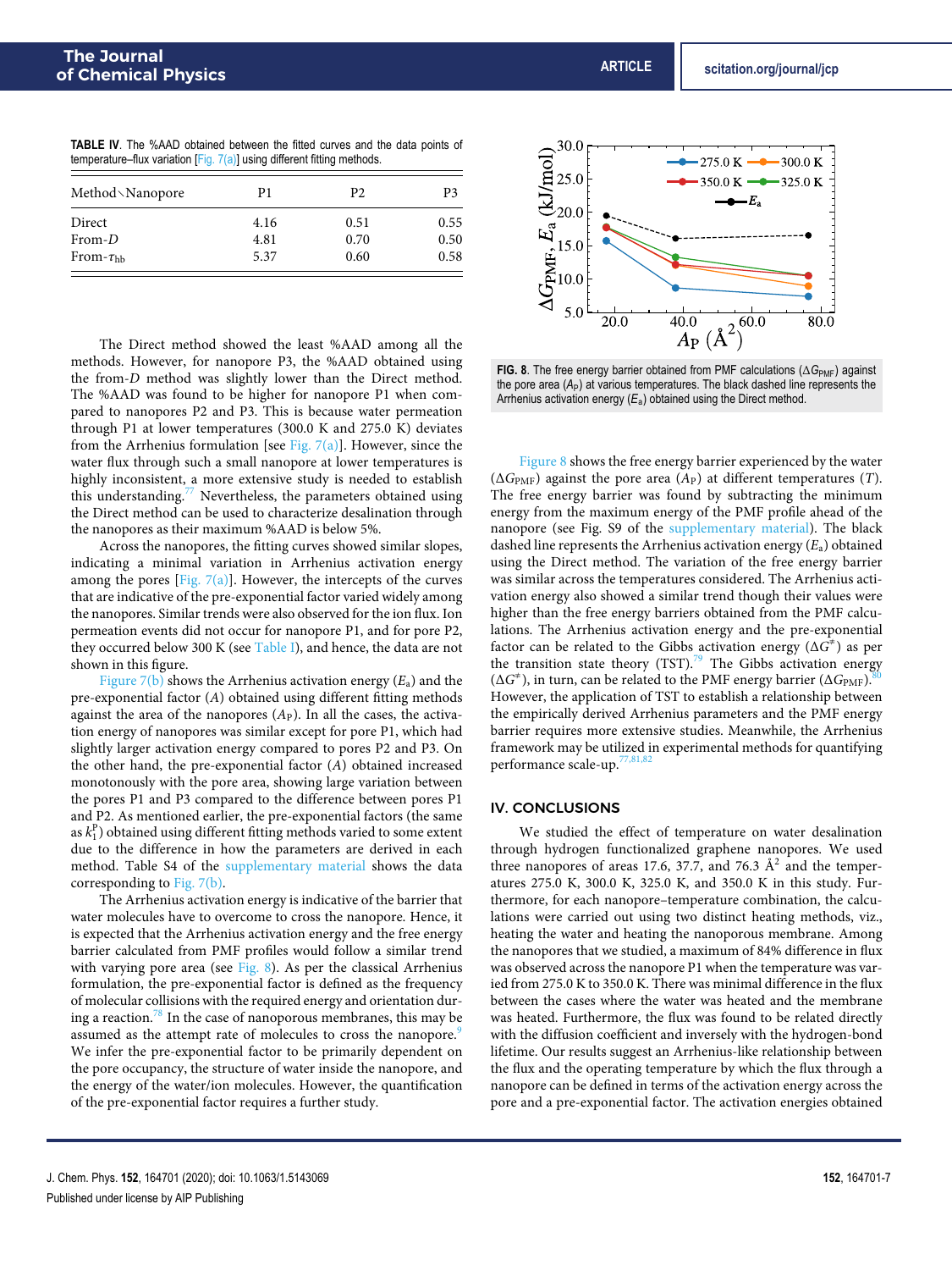from the Arrhenius formulation were found to be higher than the free energy barriers estimated from the PMF profiles.

Our results indicate that the operating temperatures largely influence the desalination characteristics of 2D nanoporous membranes. Furthermore, the results provide insights for designing water desalination systems employing 2D nanoporous membranes when the operating temperatures vary significantly. The results also show that thermally conducting 2D membranes such as graphene or BN can be heated or cooled to achieve the requisite water/ion permeation characteristics. At higher temperatures, water permeation through smaller nanopores can be improved while maintaining the ion exclusion capacity. On the other hand, a lower temperature can impede ion permeation through larger nanopores at the cost of reduced water permeation. Our results also point to a kinetic relation between the flux and the operating temperature, which can aid in scaling-up the performance parameters of water desalination through 2D membranes.

#### SUPPLEMENTARY MATERIAL

See the supplementary material for the details of pore area calculation and the interaction parameters used. Water and ion permeation through nanopores P1 and P3 are given. The variation of feed temperature with time for the case where the membrane was heated at 350 K is also given. Furthermore, the water flux and diffusion coefficients from the present study are compared with previous studies. Details of the hydrogen-bond lifetime calculations, the %AAD calculations, the curve fitting methods used, and the PMF energy barrier calculations are provided. Finally, the Arrhenius activation energies and the pre-exponential factors obtained for the nanopores are tabulated.

## ACKNOWLEDGMENTS

The authors would like to thank the financial support received from the Department of Science and Technology (DST), Government of India, under Water Technology Initiative [Project No. DST/TM/WTI/2K15/84(G)]. The authors also acknowledge the P. G. Senapathy Center for Computing Resources at IIT Madras for providing access to the VIRGO supercluster.

#### **REFERENCES**

<sup>1</sup> S. Miller, H. Shemer, and R. Semiat, Desalination 366, 2 (2015).

<sup>2</sup>M. Elimelech and W. A. Phillip, Science **333**, 712 (2011).

- 3 I. G. Wenten and K. Khoiruddin, Desalination **391**, 112 (2016).
- <sup>4</sup>R. F. Service, Science **313**, 1088 (2006).
- 5 J. R. Werber, A. Deshmukh, and M. Elimelech, Environ. Sci. Technol. Lett. **3**, 112  $(2016)$

6 F. Zhou, M. Fathizadeh, and M. Yu, Annu. Rev. Chem. Biomol. Eng. **9**, 17 (2018).

- <sup>7</sup>D. Cohen-Tanugi and J. C. Grossman, Desalination **366**, 59 (2015).
- <sup>8</sup>Z. Zheng, R. Grünker, and X. Feng, Adv. Mater. **28**, 6529 (2016).
- <sup>9</sup>D. Cohen-Tanugi and J. C. Grossman, Nano Lett. **12**, 3602 (2012).
- <sup>10</sup>D. Konatham, J. Yu, T. A. Ho, and A. Striolo, Langmuir **29**, 11884 (2013).
- <sup>11</sup>D. Cohen-Tanugi and J. C. Grossman, J. Chem. Phys. **141**, 074704 (2014).
- <sup>12</sup>S. C. O'Hern, M. S. H. Boutilier, J.-C. Idrobo, Y. Song, J. Kong, T. Laoui, M. Atieh, and R. Karnik, Nano Lett. **14**, 1234 (2014).
- <sup>14</sup>M. E. Suk and N. R. Aluru, J. Phys. Chem. Lett. **1**, 1590 (2010).
- <sup>15</sup>M. E. Suk and N. R. Aluru, RSC Adv. **3**, 9365 (2013).
- <sup>16</sup>C. Zhu, H. Li, and S. Meng, J. Chem. Phys. **141**, 18C528 (2014).
- <sup>17</sup>L. Garnier, A. Szymczyk, P. Malfreyt, and A. Ghoufi, J. Phys. Chem. Lett. **7**, 3371 (2016).
- <sup>18</sup>K. Sint, B. Wang, and P. Král, J. Am. Chem. Soc. **130**, 16448 (2008).
- <sup>19</sup>M. E. Suk and N. R. Aluru, J. Chem. Phys. **140**, 084707 (2014).
- <sup>20</sup>S. Sahu, M. Di Ventra, and M. Zwolak, Nano Lett. **17**, 4719 (2017).
- <sup>21</sup>S. Sahu and M. Zwolak, Nanoscale **9**, 11424 (2017).
- <sup>22</sup>Q. Chen and X. Yang, J. Membr. Sci. **496**, 108 (2015).
- <sup>23</sup>Y. Wang, Z. He, K. M. Gupta, Q. Shi, and R. Lu, Carbon **116**, 120 (2017).
- <sup>24</sup>R. Guerrero-Avilés and W. Orellana, Phys. Chem. Chem. Phys. **19**, 20551 (2017).
- <sup>25</sup>M. Shahbabaei, D. Tang, and D. Kim, Comput. Mater. Sci. **128**, 87 (2017).
- <sup>26</sup>R. Jafarzadeh, J. Azamat, and H. Erfan-Niya, Struct. Chem. **29**, 1845 (2018).
- <sup>27</sup>Z. Zhang, F. Zhang, Z. Liu, G. Cheng, X. Wang, and J. Ding, Nanomaterials **8**, 805 (2018).
- <sup>28</sup>Y. Chen, Y. Zhu, Y. Ruan, N. Zhao, W. Liu, W. Zhuang, and X. Lu, Carbon **144**, 32 (2019).
- <sup>29</sup>C. T. Nguyen and A. Beskok, Phys. Chem. Chem. Phys. **21**, 9483 (2019).
- <sup>30</sup>H. Gao, Q. Shi, D. Rao, Y. Zhang, J. Su, Y. Liu, Y. Wang, K. Deng, and R. Lu, J. Phys. Chem. C **121**, 22105 (2017).
- <sup>31</sup>G. C. Loh, Nanotechnology **30**, 055401 (2018).
- <sup>32</sup>X. Davoy, A. Gellé, J.-C. Lebreton, H. Tabuteau, A. Soldera, A. Szymczyk, and A. Ghoufi, ACS Omega **3**, 6305 (2018).
- <sup>33</sup>C. Chen, S. Qin, D. Liu, J. Wang, G. Yang, Y. Su, L. Zhang, W. Cao, M. Ma, Y. Qian, Y. Liu, J. Z. Liu, and W. Lei, ACS Appl. Mater. Interfaces **11**, 30430 (2019).
- <sup>34</sup>M. Heiranian, A. B. Farimani, and N. R. Aluru, Nat. Commun. **6**, 8616 (2015).
- <sup>35</sup>W. Li, Y. Yang, J. K. Weber, G. Zhang, and R. Zhou, ACS Nano **10**, 1829 (2016).
- <sup>36</sup>H. Li, T.-J. Ko, M. Lee, H.-S. Chung, S. S. Han, K. H. Oh, A. Sadmani, H. Kang, and Y. Jung, Nano Lett. **19**, 5194 (2019).
- <sup>37</sup>Y. Yang, W. Li, H. Zhou, X. Zhang, and M. Zhao, Sci. Rep. **6**, 29218 (2016).
- <sup>38</sup>M. Fakhraee and O. Akhavan, J. Phys. Chem. B **123**, 8740 (2019).
- <sup>39</sup>R. Jafarzadeh, J. Azamat, and H. Erfan-Niya, Struct. Chem. **31**, 293 (2019).
- <sup>40</sup>J. Kou, X. Zhou, H. Lu, F. Wu, and J. Fan, Nanoscale **6**, 1865 (2014).
- <sup>41</sup>M. Akhavan, J. Schofield, and S. Jalili, Phys. Chem. Chem. Phys. **20**, 13607 (2018).
- <sup>42</sup>M. Raju, P. B. Govindaraju, A. C. T. van Duin, and M. Ihme, Nanoscale **10**, 3969 (2018).
- <sup>43</sup>Y. G. Yan, W. S. Wang, W. Li, K. P. Loh, and J. Zhang, Nanoscale **9**, 18951 (2017).
- <sup>44</sup>M. F. A. Goosen, S. S. Sablani, S. S. Al-Maskari, R. H. Al-Belushi, and M. Wilf, Desalination **144**, 367 (2002).
- <sup>45</sup>W. J. Lau, A. F. Ismail, N. Misdan, and M. A. Kassim, Desalination **287**, 190 (2012).
- <sup>46</sup>L. Liu and G. N. Patey, J. Chem. Phys. **144**, 184502 (2016).
- <sup>47</sup>L. Liu and G. N. Patey, J. Chem. Phys. **146**, 074502 (2017).
- <sup>48</sup>V. P. Kurupath, S. K. Kannam, R. Hartkamp, and S. P. Sathian, Phys. Chem. Chem. Phys. **20**, 16005 (2018).
- <sup>49</sup>C. H. Lee, J. Appl. Polym. Sci. **19**, 83 (1975).
- <sup>50</sup>D. Paul, J. Membr. Sci. **241**, 371 (2004).
- <sup>51</sup>J. Wang, D. S. Dlamini, A. K. Mishra, M. T. M. Pendergast, M. C. Y. Wong, B. B. Mamba, V. Freger, A. R. D. Verliefde, and E. M. V. Hoek, J. Membr. Sci. **454**, 516 (2014).
- <sup>52</sup>Y. M. Kim, S. J. Kim, Y. S. Kim, S. Lee, I. S. Kim, and J. H. Kim, Desalination **238**, 312 (2009).
- <sup>53</sup>K. Li, L. Liu, H. Wu, S. Li, C. Yu, Y. Zhou, W. Huang, and D. Yan, Phys. Chem. Chem. Phys. **20**, 29996 (2018).

<sup>13</sup>S. P. Surwade, S. N. Smirnov, I. V. Vlassiouk, R. R. Unocic, G. M. Veith, S. Dai, and S. M. Mahurin, Nat. Nanotechnol. **10**, 459 (2015).